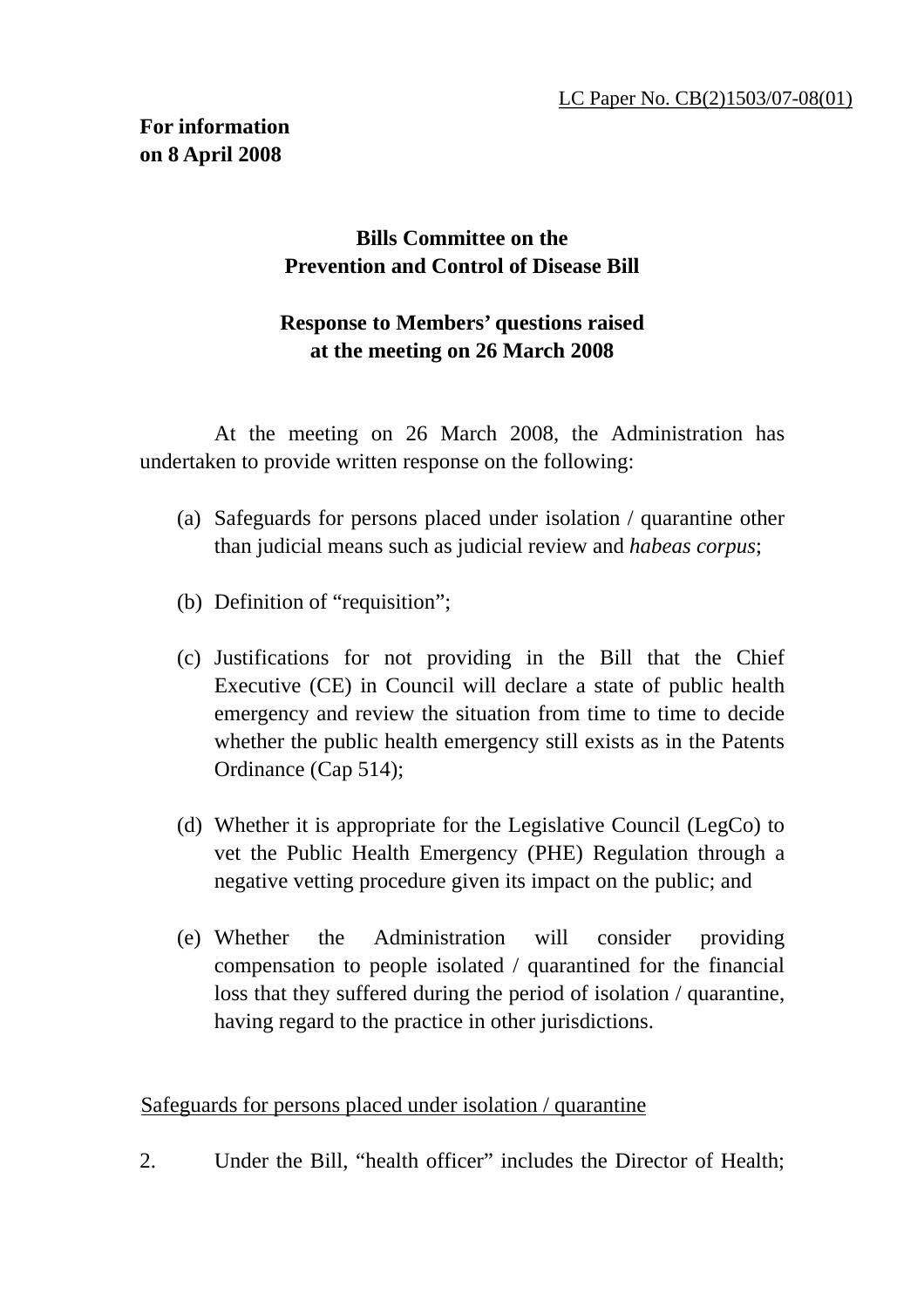the Deputy Director of Health; the Controller, Centre for Health Protection; and medical practitioners appointed by the Director of Health as health officers or port health officers. Before placing the person under isolation / quarantine, a health officer must have reason to believe that the person has been infected with or is a contact of a specified infectious disease (i.e. an infectious disease specified in Schedule 1 to the Bill or a disease caused by an infectious agent specified in Schedule 2 to the Bill). The decision to place a person under isolation / quarantine will be made with due care and consideration. A health officer will make professional judgment having regard to the person's conditions, such as medical or contact history, clinical symptoms or signs, laboratory test results, etc. and discussions with the parties providing such information.

3. Under clause E4 of the draft provisions of the Prevention and Control of Disease Regulation (i.e. the regulation to be made by the Secretary for Food and Health under clause 7 of the Bill) submitted to the Bills Committee vide LC Paper No. CB(2)1304/07-08(02), an isolation / quarantine order must specify the terms of isolation / quarantine. We will provide safeguards in the terms of the order. A person placed under isolation / quarantine may request for a medical examination or test to be performed by a medical practitioner of his choice, in addition to the examination or test to which a health officer subjects the person. The person will also be subject to regular medical examination or test in order to review his health conditions. Last but not least, as explained at the last meeting, a person aggrieved by the decision of a health officer can seek remedy through the court by applying for judicial review or a writ of *habeas corpus*, or bringing proceedings for a violation of his right to liberty and security of person pursuant to the Hong Kong Bill of Rights Ordinance (Cap 383).

## Definition of "requisition"

4. We will provide a proposed definition of "requisition" later after studying the definition of the term in other local legislation and consulting the Legal Service Division of the LegCo Secretariat.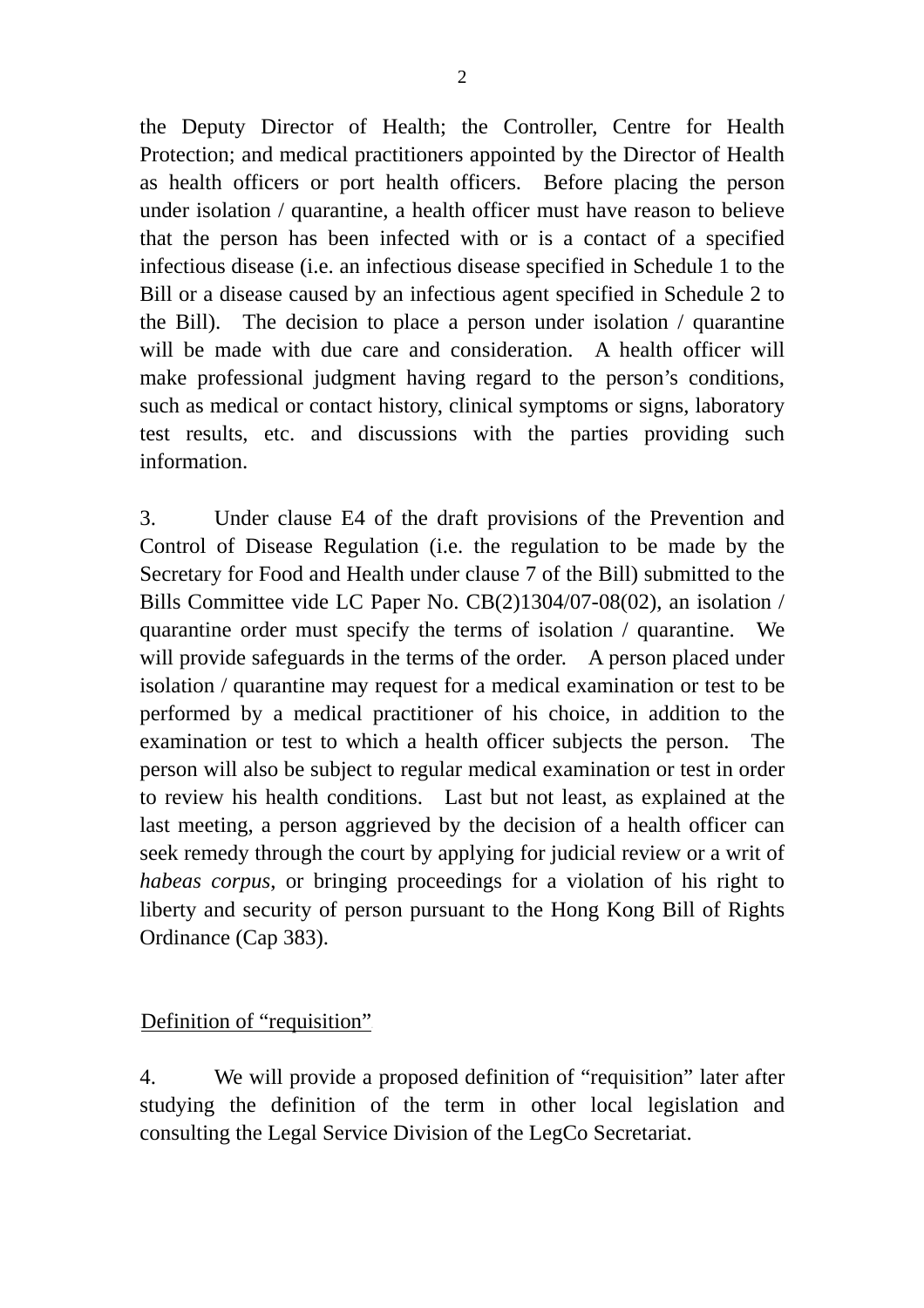5. Under section 72B of the Patents Ordinance, the CE in Council may, for the purpose of applying sections 72C to 72J (provisions relating to import compulsory licences), by notice published in the Gazette declare a period of extreme emergency whenever the CE in Council considers it to be necessary or expedient in the public interest to do so to address any public health problem or threatened public health problem in Hong Kong. The CE in Council shall review from time to time, or cause to be reviewed from time to time, the public health problem or the threatened public health problem leading to the declaration. The period of extreme emergency continues to run until such a date as may be specified by the CE in Council by notice published in the Gazette terminating the period of extreme emergency.

6. Under clause 8 of the Bill, on any occasion which the CE in Council considers to be an occasion of a public health emergency, he may make regulations for the purpose of preventing, combating or alleviating the effects of the public health emergency and protecting public health. "Public health emergency" is clearly defined under clause 8(4). The CE in Council will repeal the PHE Regulation when it is considered that the state of public health emergency for which that particular PHE Regulation was made has ceased.

7. It can be seen that both the declaration of a period of extreme emergency under the Patents Ordinance and the making of the PHE Regulation under the Bill serve the same purpose: to trigger the machinery for handling an emergency situation that threatens the public health when the CE in Council considers that such a situation exists in Hong Kong. Therefore, a separate statutory declaration of public health emergency by the CE in Council under the Bill is not necessary for that purpose. The Government has the duty to notify the World Health Organization about the public health emergency under the International Health Regulations (2005), and the Government will make announcements to keep the public informed of the emergency situation.

8. Although we will not provide for the making of a declaration of public health emergency in the Bill, the CE in Council will make such a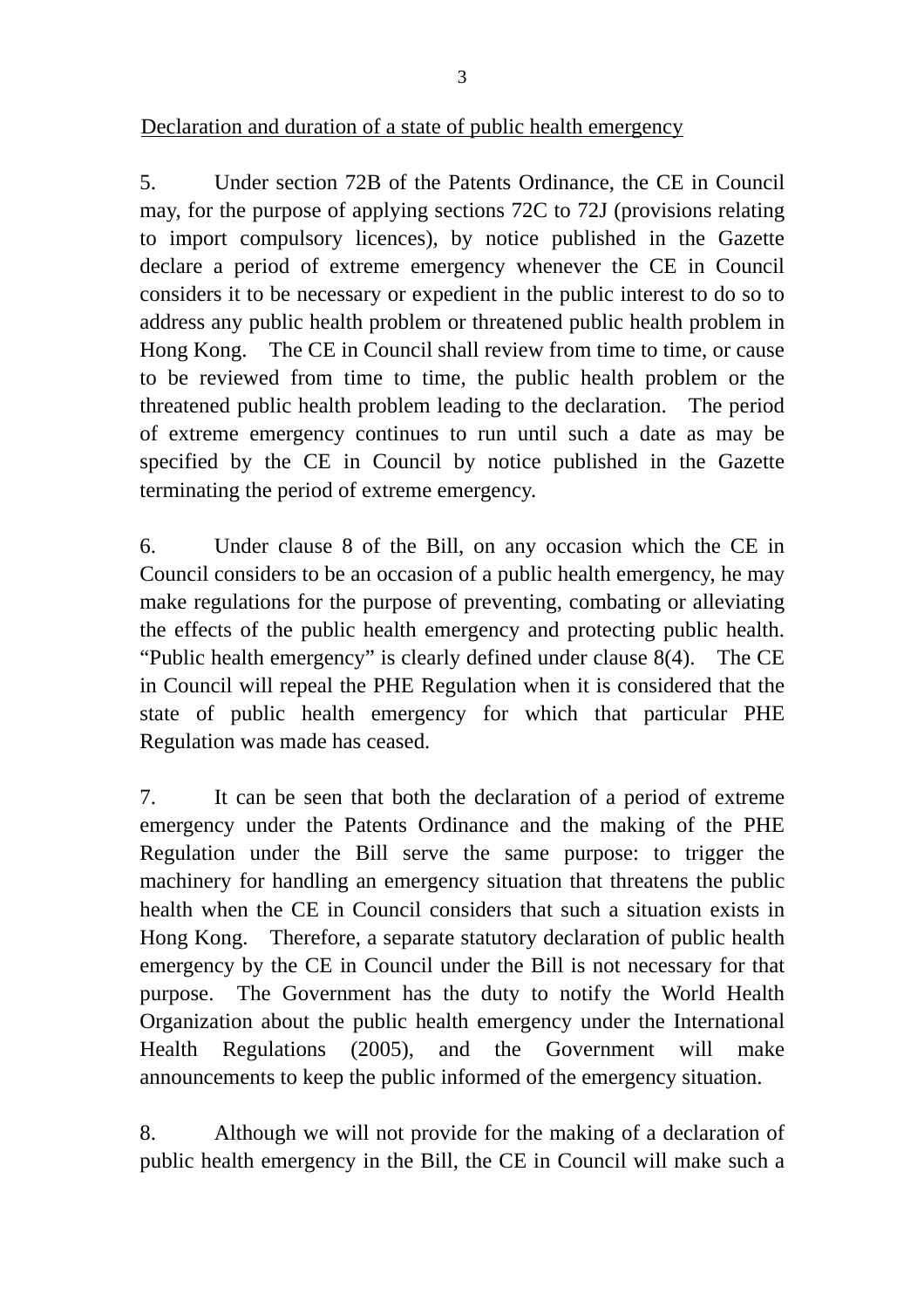declaration when there is a public health emergency.

9. Regarding the review of the public health emergency situation, given the significant impact of making the PHE Regulation on Hong Kong, it goes without saying that the Government will continuously review the situation and will repeal the Regulation once the state of public health emergency has ceased. However, to reassure the public that the PHE Regulation will not remain in force longer than necessary, we will consider providing in clause 8 of the Bill that the CE in Council will review or cause to be reviewed the public health emergency situation from time to time, in line with the provisions in the Patents Ordinance.

Vetting of the PHE Regulation by the  $LegCo$ 

10. We must emphasize that it is of paramount importance to give the Government the necessary powers to control a public health emergency without any delay. The negative vetting procedure will allow the PHE Regulation to come into operation on the date of publication in the Gazette and at the same time allow the LegCo to scrutinize it. This procedure ensures timely implementation of the emergency powers.

11. Our proposal is in line with the practice provided under the public health legislation of overseas jurisdictions such as Australia<sup>1</sup>[,](#page-3-0) Canada<sup>[2](#page-3-1)</sup>, Singapore<sup>[3](#page-3-2)</sup> and the United Kingdom  $(UK)^4$  $(UK)^4$ . Under their legislation, the emergency declarations / orders / regulations come into operation as soon as they are made / signed, and are at the same time subject to the scrutiny of the legislature.

12. In the event of a public health emergency, we will brief the LegCo after the PHE Regulation has been made, and provide LegCo with updates on its implementation until it is repealed by the CE in Council.

l

<span id="page-3-0"></span> $\frac{1}{2}$  Australian Capital Territory Public Health Act 1997

<span id="page-3-1"></span> $2$  Quebec Public Health Act

<span id="page-3-2"></span> $3$  Infectious Diseases (Amendment) Bill 2008

<span id="page-3-3"></span> $4$  Civil Contingencies Act 2004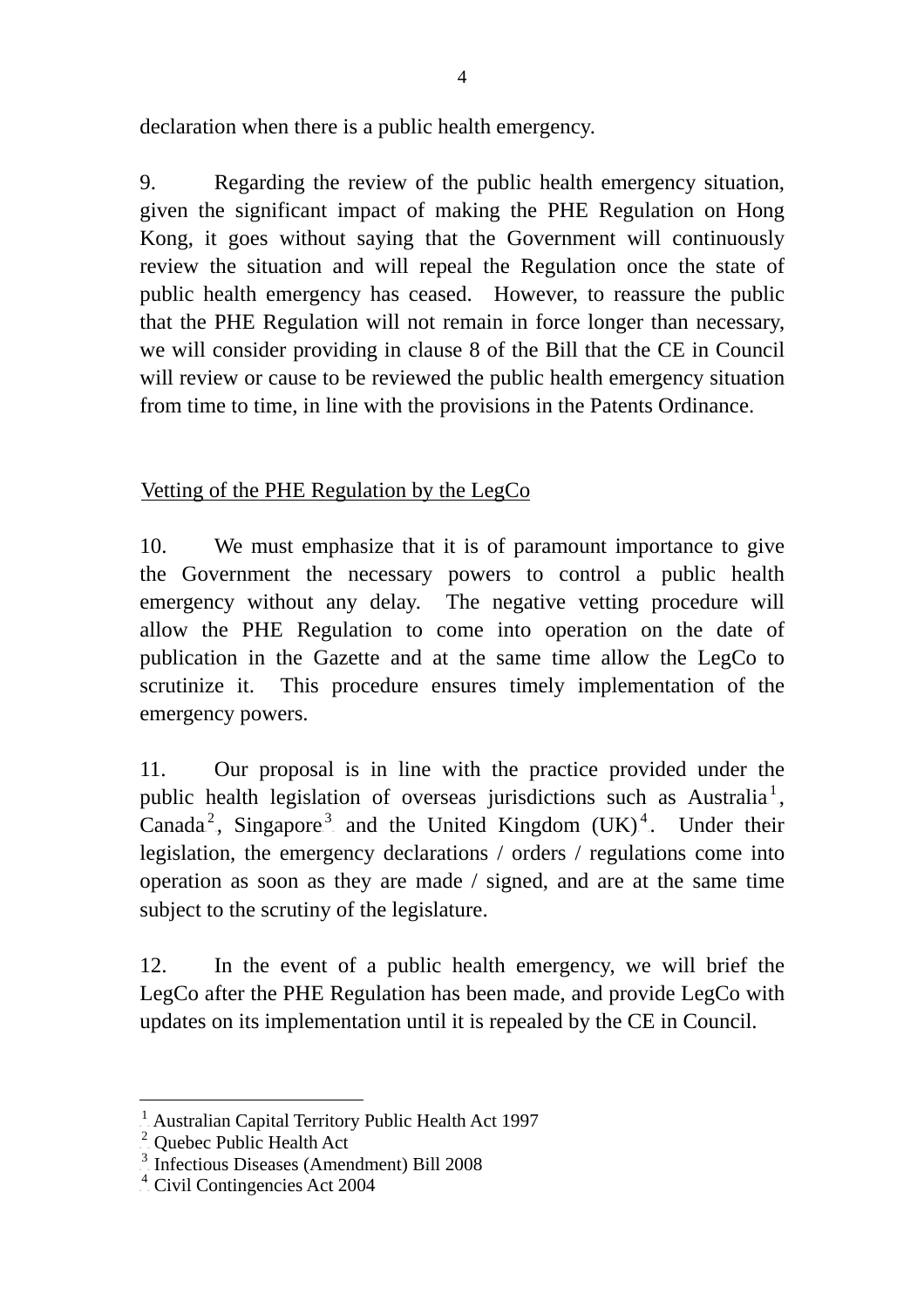UCompensating for financial loss suffered by people isolated / quarantined

13. We have studied the public health legislation of Australia<sup>5</sup>[,](#page-4-0) Canada<sup>[6](#page-4-1)</sup>, the Macao Special Administrative Region<sup>[7](#page-4-2)</sup>, New Zealand<sup>[8](#page-4-3)</sup>, Singapore<sup>[9](#page-4-4)</sup>, UK<sup>[10](#page-4-5)</sup>, and the United States<sup>[11](#page-4-6)</sup>. All the legislation does not have provision on compensation specifically to be paid to persons placed under isolation / quarantine.

14. The Public Health (Control of Disease) Act 1984 of the UK currently contain a general compensation clause, which provides that a local authority shall make full compensation to any person who has sustained damage by reason of the exercise by the authority, in relation to a matter as to which that person has not himself been in default, of any of their powers under a relevant provision of this Act. The Act also requires a local authority to compensate a person who suffers loss by complying with a request from the authority to stay off work. Subsequent to a consultation on a review of the Act in March 2007, the Department of Health of the UK has proposed to amend the relevant clauses so that in principle no compensation should be provided to the subject of an order by the local authority for any loss sustained by having to take such action. However, a Justice of the Peace (a lay magistrate) will have discretion as to whether to require the local authority to compensate a person for all or part of the losses as a result of complying with the order. The Bill to amend the Act has not yet been introduced into the Parliament.

15. The Bills Committee also requested us to refer to the following provisions from two Australian legislation quoted in LC Paper No. CB(2)1170/07-08(01) prepared by the Administration for the meeting on 28 February 2008. These provisions seem to imply that compensation would be provided to persons placed under isolation.

 $\overline{a}$ 

<span id="page-4-0"></span> $\frac{5}{2}$  Quarantine Act 1908 (last amended 2007)

<span id="page-4-1"></span> $<sup>6</sup>$  Quarantine Act 2005</sup>

<span id="page-4-2"></span> $7$  Prevention, Control and Treatment of Infectious Diseases Law 2004

<span id="page-4-3"></span> $<sup>8</sup>$  Public Health Bill 2007</sup>

<span id="page-4-4"></span> $<sup>9</sup>$ . Infectious Disease Act 1977 and Infectious Disease (Amendment) Bill 2007</sup>

<span id="page-4-5"></span><sup>&</sup>lt;sup>10</sup> Public Health (Control of Disease) Act 1984

<span id="page-4-6"></span> $11$  Model State Public Health Act 2003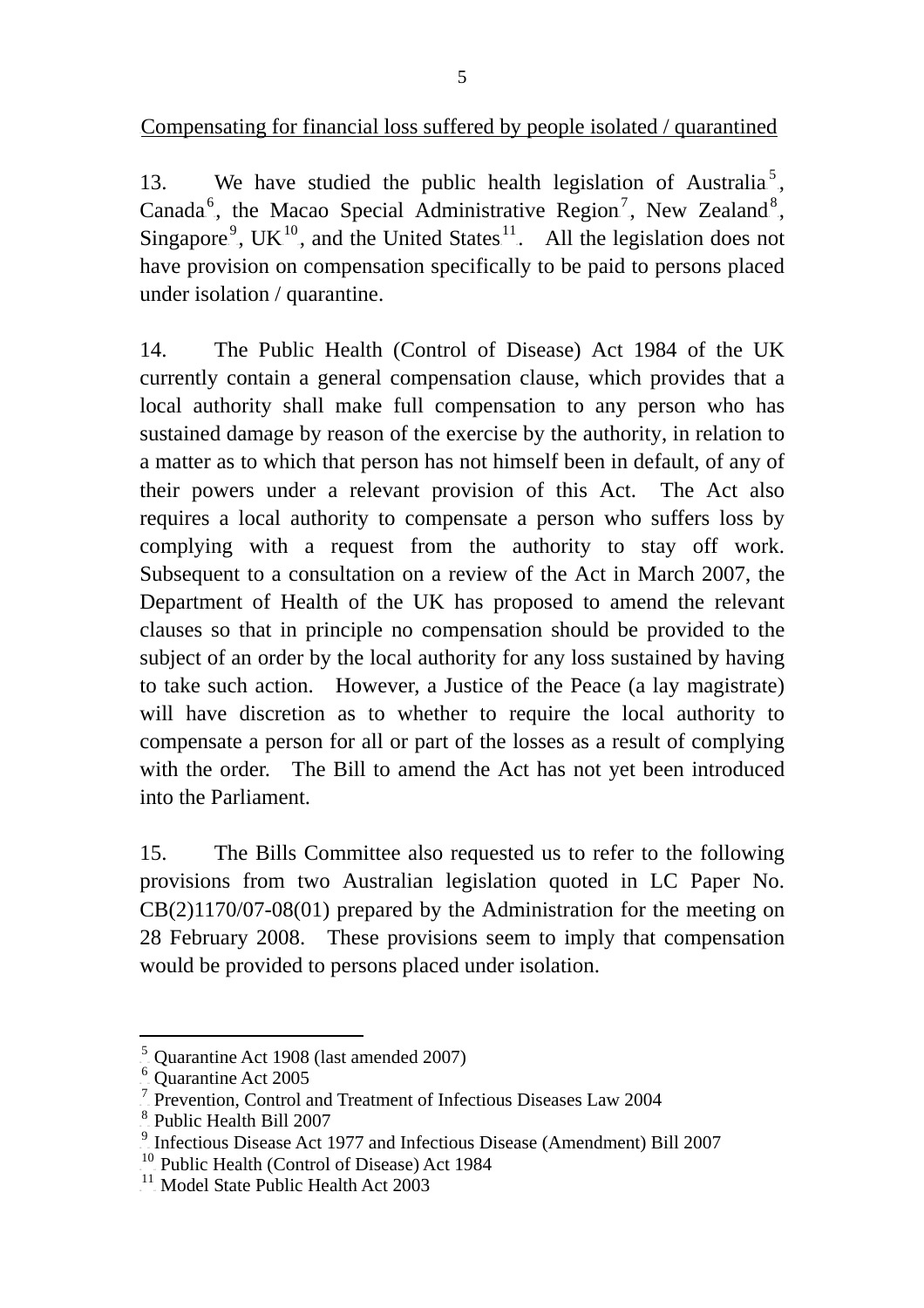- *(a) Victoria Health Act s125*  Any person affected by a seizure of any land, building or thing is entitled to compensation for that seizure unless the need for that seizure arose from some action or fault on the part of that person.
- *(b) Australian Capital Territory Public Health Act s122*  A person may apply to the Minister for compensation in relation to any loss or damage suffered by him as a result of anything done in the exercise of a function under public health emergency, being a function exercised while an emergency declaration was in force.

16. Section 125 of the Victoria Health Act concerns seizure of land, building or thing. Under section 124 of the same Act, during a public health emergency, the Secretary to the Department of Health Services may make an order to seize land, buildings or things in the area to which the proclamation of emergency applies to be (a) used in connection with stopping, limiting or preventing the spread of diseases; or (b) disinfected; or (c) damaged or destroyed if the land, building or thing is contributing to the spread of disease. The land, building or things seized should be returned if possible and where no longer required for the purpose it was seized. It appears that section 125 of the Act concerns more about seizure or requisition of land, building or thing rather than isolation of an area. In our case, compensation is provided under clause 12 of the Bill and the PHE Regulation made under clause 8 of the Bill for seizure of articles and requisition of properties respectively.

17. Regarding section 122 of the Australian Capital Territory Public Health Act, under section 120 of the same Act, things that can be done during a public health emergency include segregation or isolation of any persons in an area, the prevention of access to an area, etc. Therefore, it seems that a person suffering from loss or damage as a result of isolation may apply to the Minister for compensation under the Act. However, one should note the right to compensation provided under section 122 of the Act is only in relation to acts performed when a public health emergency declaration is in force. The Act does not provide for compensating a person placed under isolation when there is no public health emergency.